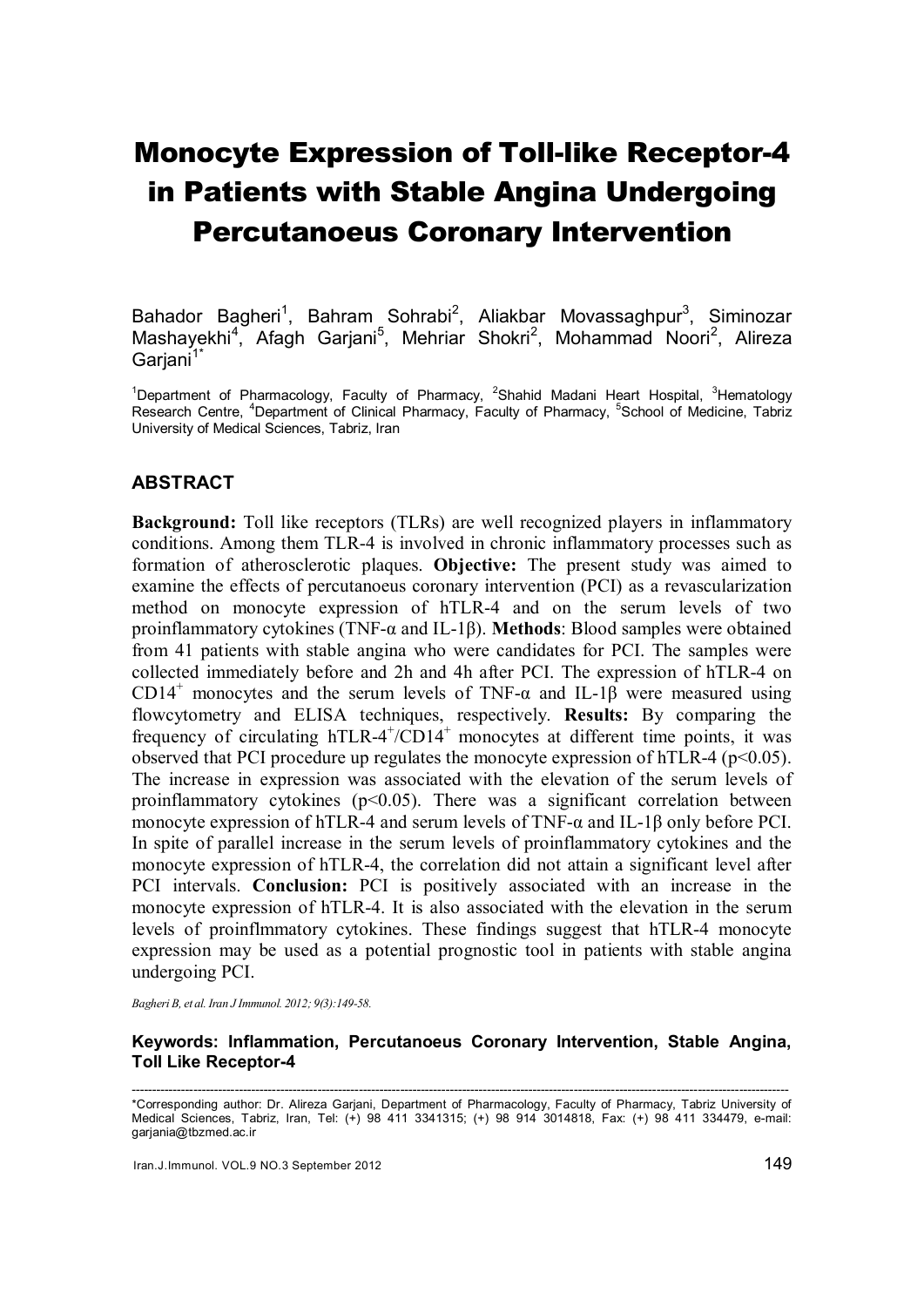### INTRODUCTION

Atherosclerosis is considered as a chronic inflammatory process that results in heart attacks. In line with other crucial components of atherosclerosis, immune cells such as monocytes and T cells are believed to play a pivotal role in formation, progression and deterioration of an atherosclerotic plaque (1). Monocyte-derived macrophages are scavenging and antigen-presenting cells and can secrete cytokines, growth-regulating molecules, and metalloproteinases and other hydrolytic enzymes. Interactions between monocytes, Th1 and Th2 cells cause a chronic inflammatory process (1-5). Toll-like receptors (TLRs) are a family of pattern recognition receptors that are important in the regulation of immune responses (6,7). Eleven human TLRs have been identified so far (7). Among them, human TLR-4 (hTLR-4) has prominent role in the development of cardiovascular diseases. hTLR-4 is mainly expressed on the surface of CD14<sup>+</sup> monocytes and is frequently observed in lipid-rich area of atherosclerotic lesions (8,9). CD14 is a glycoprotein marker that is not able to transducer a signal. It is chiefly expressed on the surface of monocytes/macrophages and loads ligands on hTLR-4 (10). In addition to exogenous compounds such as the lipopolysaccharide of bacteria, fungi and even bodies of bacteria, there are a number of endogenous ligands that could activate hTLR-4 (11,12). Heat shock protein 60 (13), minimally modified LDL (14) and oxidized LDL (15) have been identified as ligands for hTLR-4. These ligands are abundant in atherosclerotic lesions and can upregulate the expression of hTLR-4. The hTLR-4 sensitization is followed by interaction with an adaptor protein, myeloid differentiation factor (MyD88), and subsequent activation of nuclear factor kappa B (NF-κB). The eventual result is the synthesis of proinflammatory cytokines such as TNF- $\alpha$ , IL1- $\beta$  and IL-6 (16-18). The enhanced monocyte expression of hTLR-4 in patients with acute coronary syndromes has been shown by a number of investigations (9,19). There is an elevated level of TNF- $\alpha$  in myocardial ischemia and reperfusion which may result in adverse coronary events (20). During acute myocardial infarction, intrinsic IL-1 receptor antagonist (IL1-Ra) is markedly increased and its level correlates with the extent of the infarct size (21). Revascularization with either percutaneous coronary intervention (PCI) or coronary artery bypass surgery (CABG) is indicated for patients with stable angina who are refractory to medical therapy or have high-risk anatomic features (22,23). The present study was designed to investigate the expression of human TLR-4 (hTLR-4) on circulating monocytes in patients with stable angina who underwent PCI. Our goal was to find out an association between hTLR-4 monocyte expression and the serum levels of proinflammatory cytokines.

### MATERIALS AND METHODS

Study Subjects. A total of 54 patients with stable angina who were scheduled for a PCI were studied. The exclusion criteria were as follows: previous myocardial infarction within 6 months (5 patients), autoimmune diseases (2 patients), inflammatory conditions (3 patients), advanced hepatic or renal disease , malignant neoplastic disease (1 patient) and those receiving hydrocortisone during PCI (2 patients). Cardiovascular risk factors, medications, sex, age and previous medical history were obtained by a questionnaire and the medical records of the patients. All PCI procedures were carried out according to protocols of Shahid Madani heart hospital, Tabriz, Iran. White blood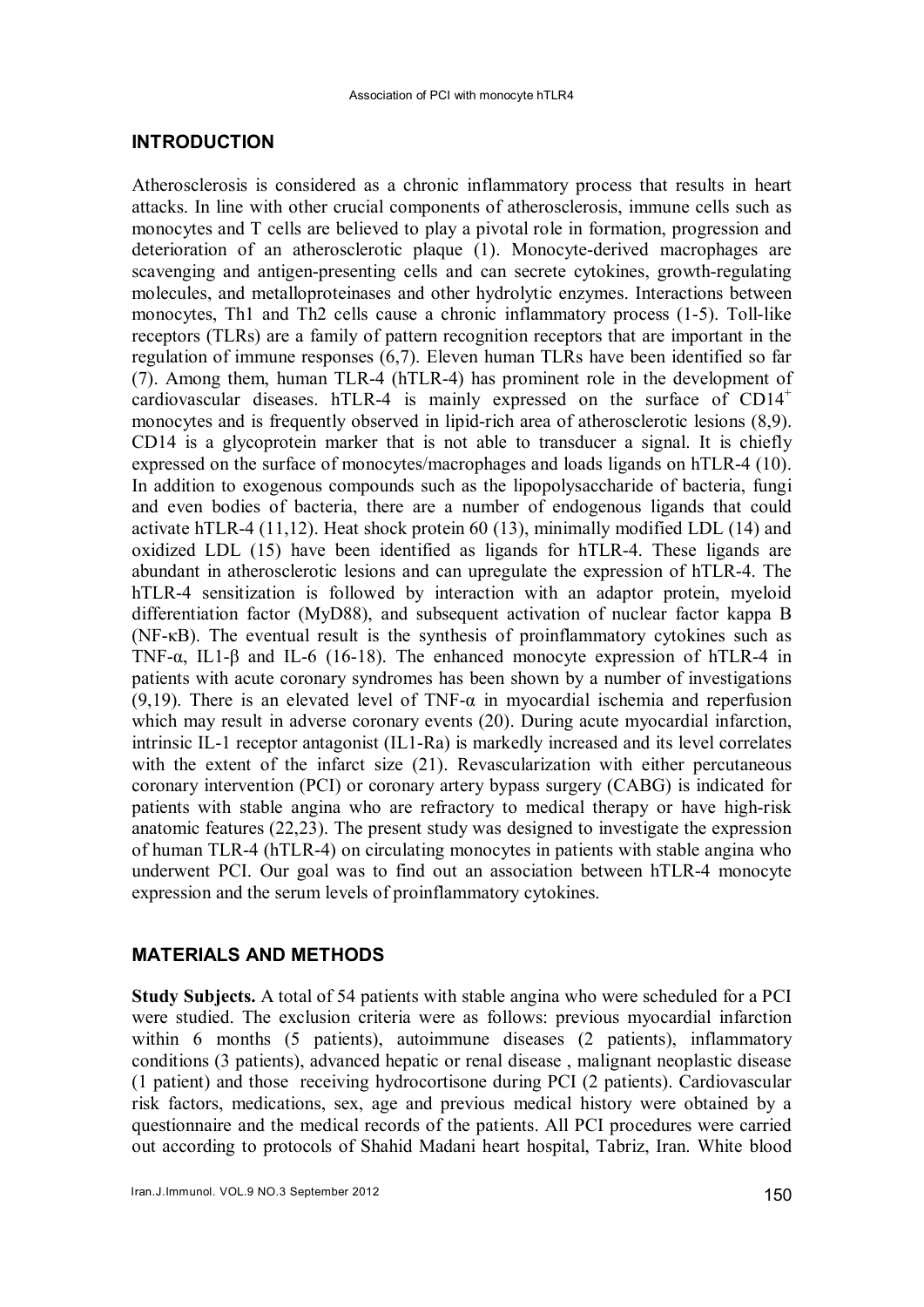cell count, cholesterol, glucose, PT, PTT, BUN, creatinine, sodium and potassium were measured according to routine protocols. The ethical board of Tabriz medical university approved the study and informed written consent was obtained from all participants. Iranian Registry of Clinical Trials (IRCT) officially declared that due to absence of any intervention in routine treatment protocols, it is not necessary to register this study at IRCT.

Blood Collection and Processing. A total 6 ml blood was drawn from patients with a 21-gauge needle by antecubital venipuncture. Two ml of the blood was kept in tubes containing EDTA anticoagulant for flowcytometry and the rest was used for the analysis of biomarkers. Blood collection was done in a time dependent manner at the time of admission (0h), two hours (2h) and four hours (4h) after PCI procedure. Four ml of each blood sample were centrifuged immediately  $(3000 \times g$  for 5 min) to obtain serum. Serums were kept in -80°C for future analysis.

Measurement of TLR-4 Expression on the Surface of Monocytes. In short, cells were stained for 30 minutes with monoclonal antibodies for human CD14 (Abcam, UK) conjugated with fluorescein isothiocyanate (FITC), and hTLR-4 (Abcam, UK) conjugated with phycoerythrin (PE) at room temperature in the dark. FITC and PEconjugated non-specific mouse IgG2a antibodies were used as isotype controls (Abcam, UK). Red blood cells were lysed with RBC lysis solution (IQ, the Netherlands) according to the manufacturers' instructions. Cells were washed and centrifuged twice with PBS and cell- associated fluorescence was measured using FACSCalibur flow cytometer (BD Biosciences, US). Data were analyzed with CellQuest software (BD Biosciences, USA).

Measurement of Serum Levels of TNF-α and IL-1β. A sandwich enzyme-linked immunosorbent assay (ELISA) was applied for measurement of TNF- $\alpha$  and IL-1 $\beta$  in serum. A sandwich enzyme-linked immunosorbent assay (ELISA) was performed (Ray Bio, US). In short, 100 µl of serum was added to each well in microtiter plates and incubated for 2.5 hours at room temperature. Then, 100 µl of prepared biotinylated antibody was added to each well and incubated for another hour at room temperature, followed by the addition of 100  $\mu$ l streptavidin solution and incubation for 45 minutes at room temperature. This was followed by adding 100 µl TMB One-Step substrate and incubation for 30 minutes at room temperature. Finally 50 µl stop solution was added to each well and the color intensity was measured at 450 nm by Stat Fax 2600 (Awareness Technology, USA) plate reader. For washing steps we used Stat Fax 2100 (Awareness Technology, USA).

**Statistical Analysis.** Data are presented as mean  $\pm$  SD. The Wilcoxon signed rank test was used to compare differences between hTLR-4 expression and response. The correlations between hTLR-4 and cytokines were determined using Pearson test. Statistical significance was considered as p<0.05. All of analyses were performed using SPSS software version 16.

# RESULTS

Characteristics of patients. Demographic and baseline data for 41 patients are presented in Table 1. There was no significant difference among patients as to the use of medications (aspirin, beta blockers, statins, ACE inhibitors, and nitroglycerin); white blood cell count or the risk factors. In addition to home medications, all of the patients were treated with standard PCI medications including heparin, aspirin and clopidogrel.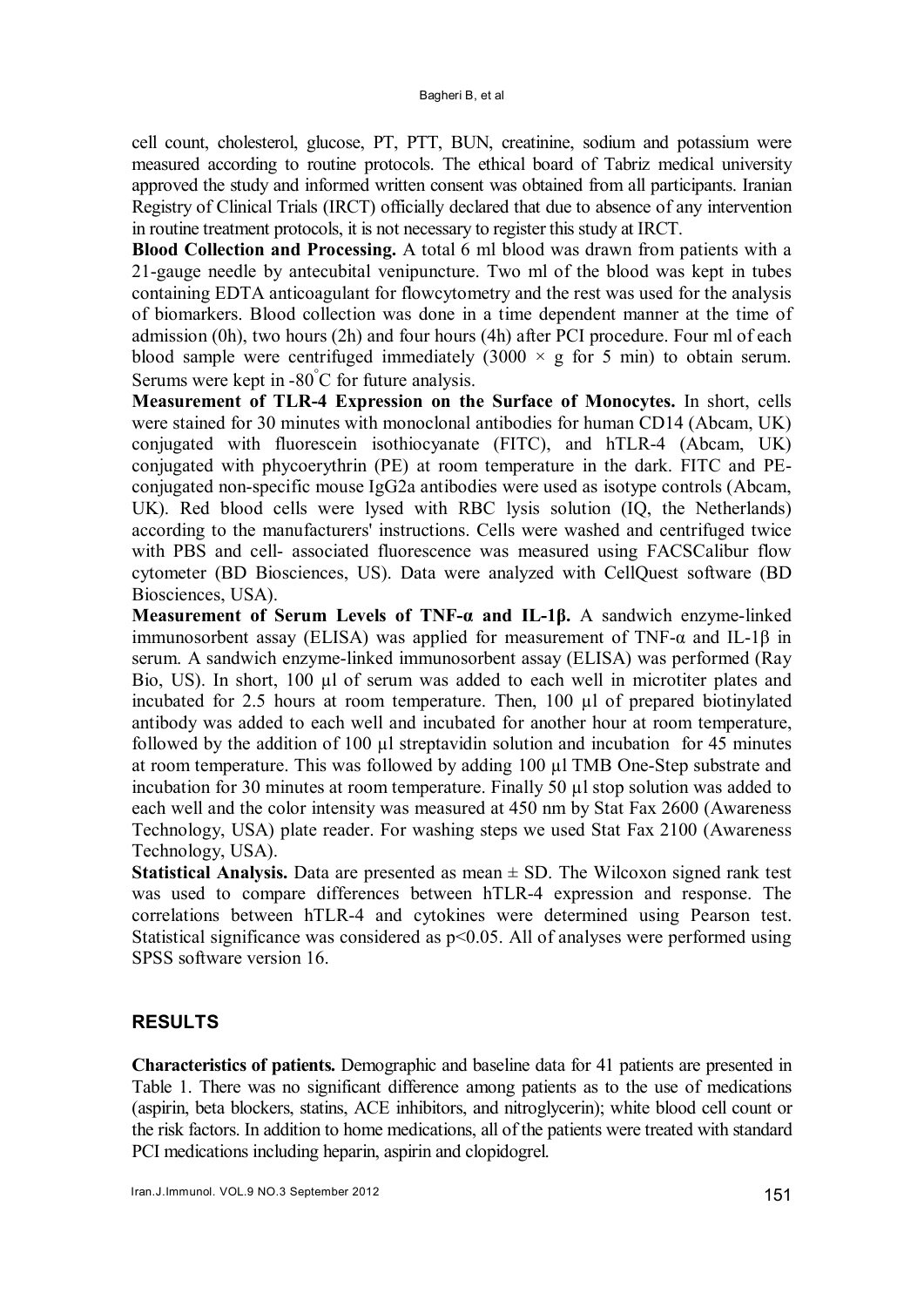| <b>Characteristics</b>       | Value               |  |
|------------------------------|---------------------|--|
| Age, years                   | 57.5 $(58 \pm 9.7)$ |  |
| <b>Male</b>                  | 28 (68.3)           |  |
| Hypertension                 | 20(48.8)            |  |
| <b>Diabetes</b>              | 22(53)              |  |
| Hyperlipidemia               | 11(26.8)            |  |
| <b>Familial history</b>      | 9(22)               |  |
| <b>Smoking</b>               | 13(31.7)            |  |
| <b>Medications</b>           |                     |  |
| Nitrates                     | 21(51.2)            |  |
| $\beta$ blockers             | 27(65.9)            |  |
| <b>ACE</b> inhibitors        | 19(46.3)            |  |
| A2 blockers                  | 13(24.07)           |  |
| Calcium channel blockers     | 7(17.1)             |  |
| <b>Statins</b>               | 35(85.4)            |  |
| <b>ASA</b>                   | 38 (92.7)           |  |
| Warfarin                     | 4(7)                |  |
| <b>Laboratory parameters</b> |                     |  |
| Cholesterol, mg/dl           | $190 \pm 40$        |  |
| $LDL$ , mg/dl                | $141 \pm 31$        |  |
| HDL, mg/dl                   | $42 \pm 6$          |  |
| Glucose, mg/dl               | $111 \pm 23$        |  |
| WBCs, U/L                    | $7.1 \pm 0.4$       |  |

Table 1. Baseline characteristics and laboratory parameters of fourty one study patients.

Data are shown in number (%) or mean  $\pm$  SD.

ACE, angiotensin converting enzyme; ASA, acetyl salicylic acid.

hTLR-4 Monocyte Expression. The flowcytometry results showed that hTLR-4 is mainly expressed on the surface of  $CD14<sup>+</sup>$  monocytes and its expression on neutophils and lymphocytes was less than 5%. Before PCI, hTLR-4<sup>+</sup>/CD14<sup>+</sup> was  $23.3 \pm 2.7$ %. Two h and four h after PCI, it changed to  $37.2 \pm 3.7\%$  and  $32.9 \pm 3.3\%$ , respectively. Differences in two peak levels reached statistical significance (p<0.05; Figure 1).

Serum levels of TNF- $\alpha$  and IL-1β. The Serum concentrations of TNF- $\alpha$  and IL-1β are shown in Figure 2. The serum concentration of TNF-  $\alpha$  prior to PCI was  $21.5 \pm 2.2$  $(pg/ml)$ .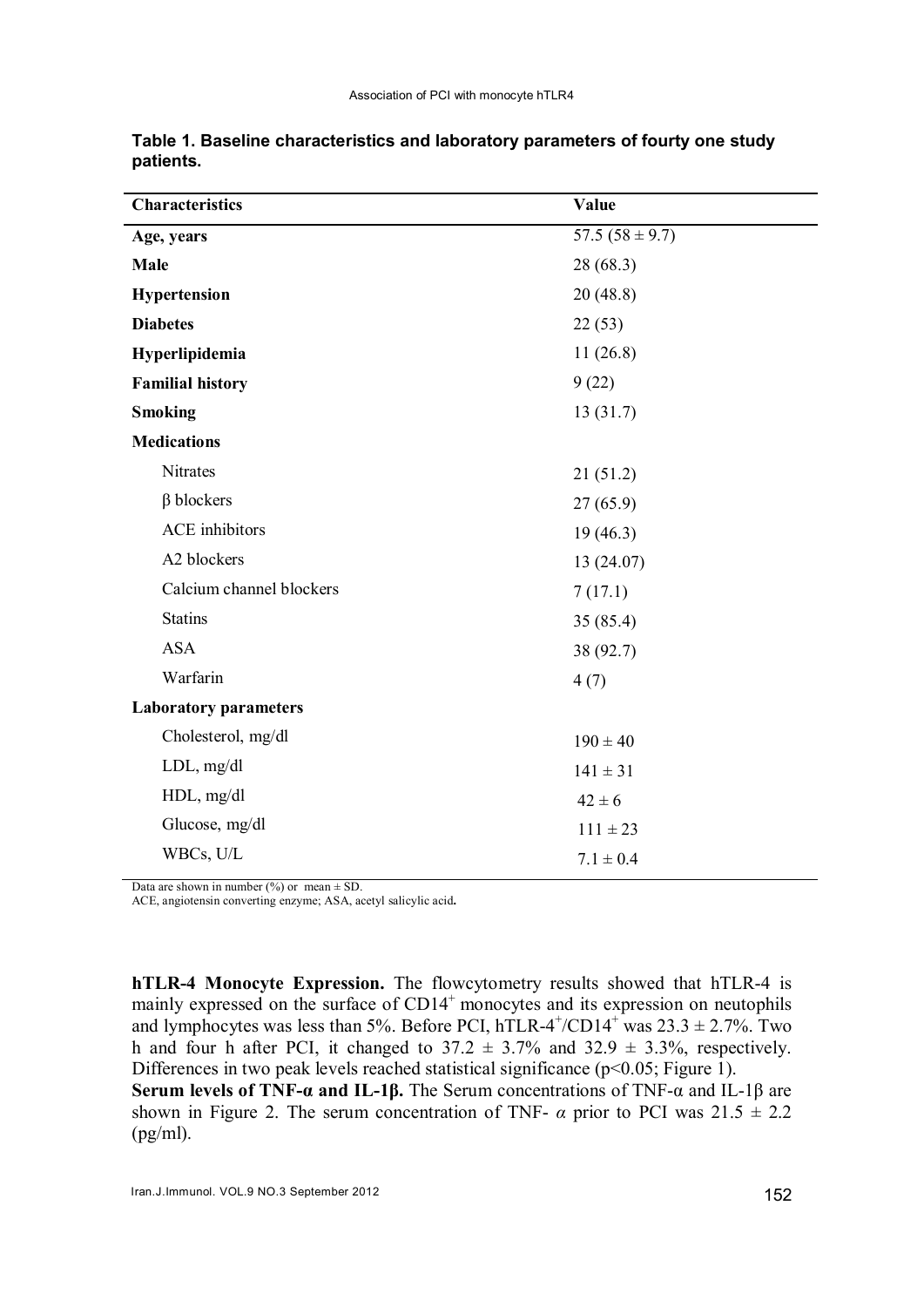

Figure 1. Gating monocyte population (A). Representative dot plot showing hTLR-4<sup>+</sup>/CD14<sup>+</sup> monocytes (B). Frequency of hTLR-4<sup>+</sup>/CD14<sup>+</sup> on circulating monocytes at different time points (%). Data are shown as mean ± SD (C). Ten thousand cells were analyzed by flowcytometry before PCI (0), 2h and 4h after PCI (2, 4), \*p<0.05; \*\*p<0.01 vs. 0h.

Two h after PCI, it reached the peak concentration of  $35.4 \pm 5.1$  (pg/ml) and then declined to 34.2  $\pm$  3.3 (pg/ml) four h after PCI. Serum level of IL-1 $\beta$  at PCI was 14.8  $\pm$ 1.8 (pg/ml) and it reached the peak level of  $30.1 \pm 4.0$  (pg/ml) two h after PCI. Then 4 hours after PCI, the serum level of IL-1β declined to  $18 \pm 2.4$  (pg/ml).

Pearson Correlations. A significant correlation was noted between the frequency of circulating hTLR-4<sup>+</sup>/CD14<sup>+</sup> monocytes and serum level of TNF- $\alpha$  (r=0.60 and p=0.05) and also between hTLR-4<sup>+</sup>/CD14<sup>+</sup> monocytes and serum level of IL-1 $\beta$  (r=0.40 and p=0.05) (Figure 3 and 4, respectively). These positive and significant correlations were observed only before PCI. However, two h and four h after PCI, the correlations were positive but failed to reach a significant level.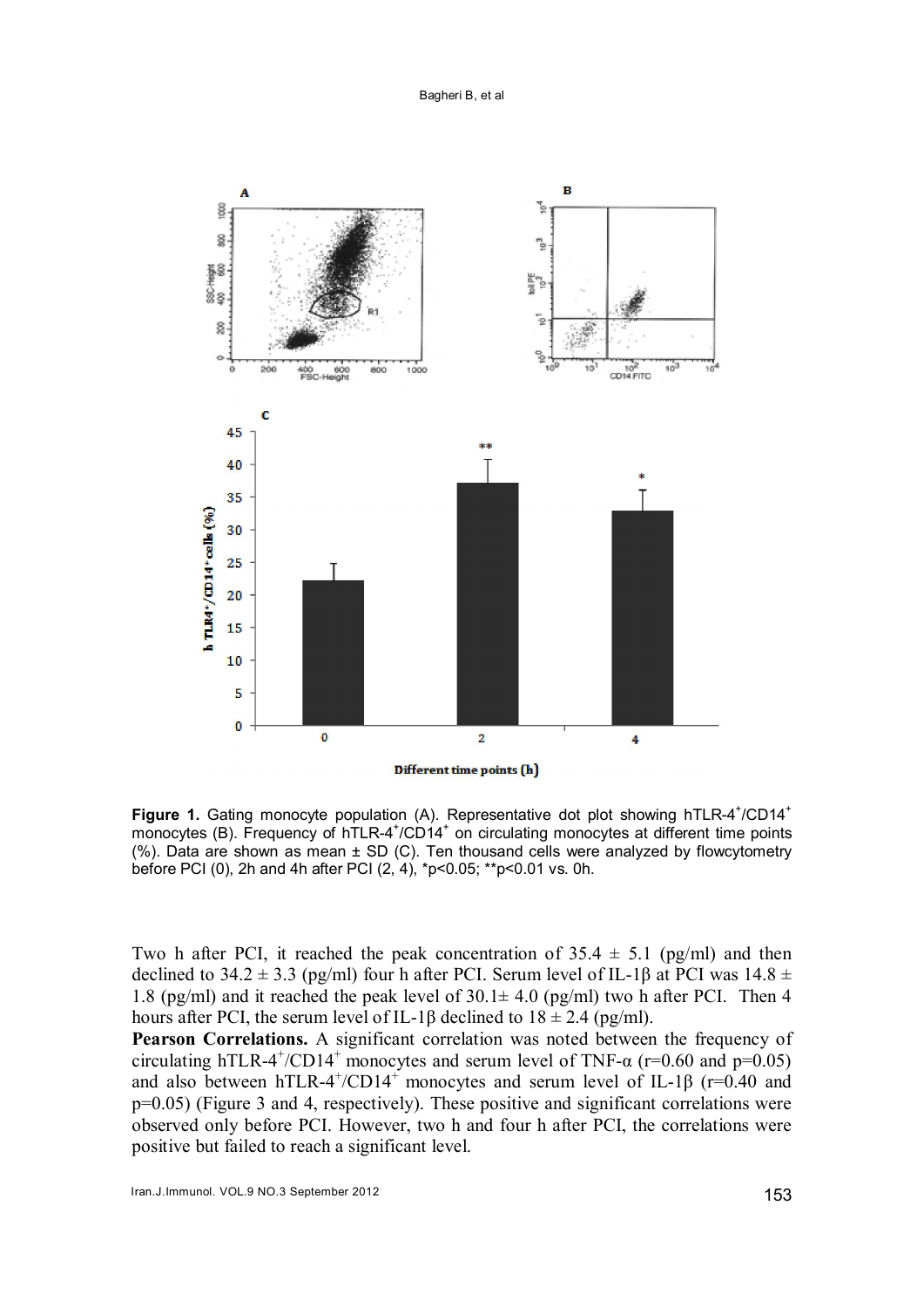

Figure 2. Serum levels of TNF-α and IL-1β at different time intervals (pg/ml), before PCI (0), 2h (2) and 4h (4) after PCI.\*p<0.05; \*\*p<0.01 vs. 0h.



Figure 3. Correlation between hTLR-4 monocyte expression and serum levels of TNF–α prior to PCI (0h).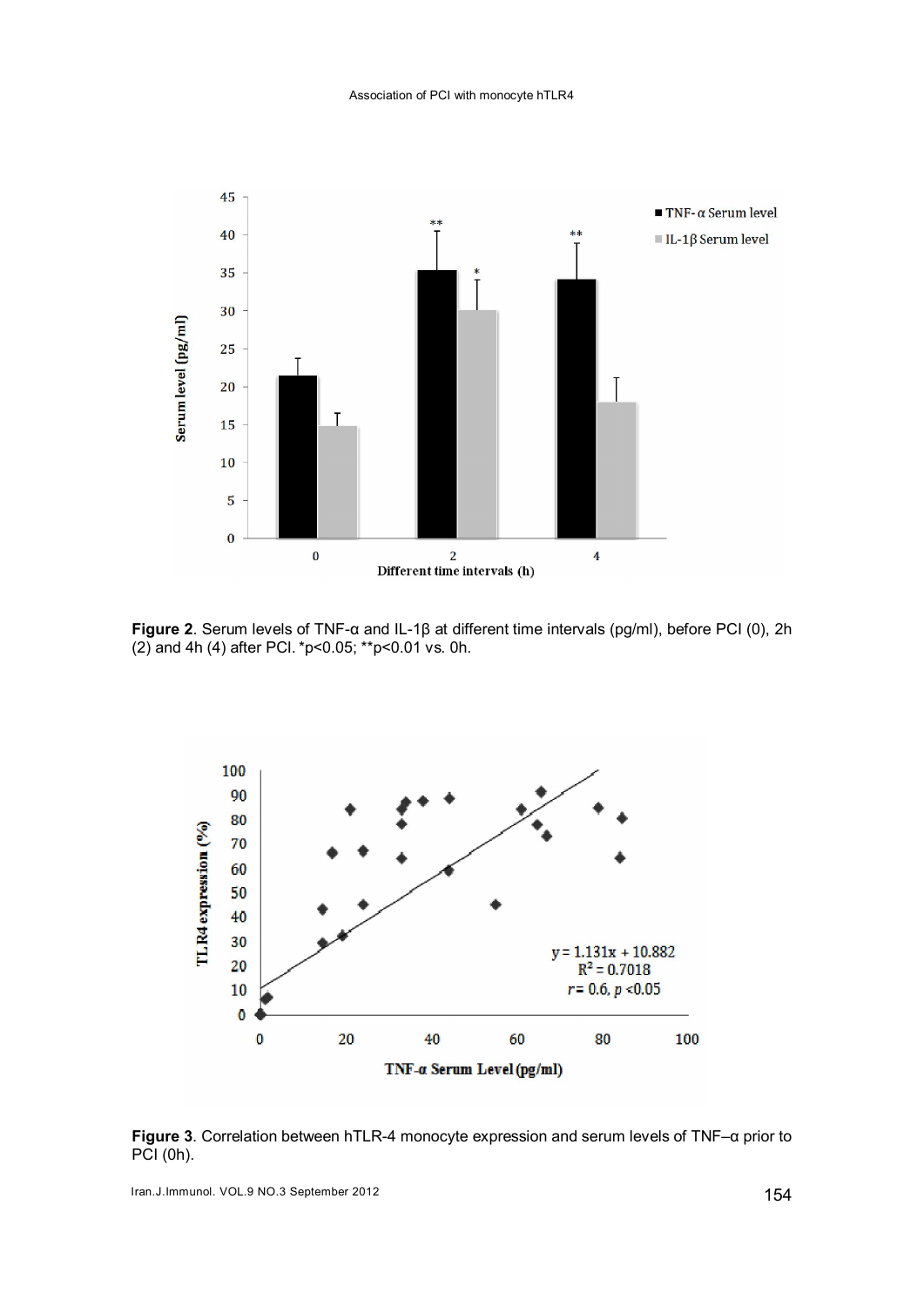

Figure 4. Correlation between hTLR-4 monocyte expression and serum levels of IL-1β prior to PCI (0h).

#### **DISSCUSION**

Toll like receptors are well defined barriers against microbial infections. Their sensitization mostly results in production of proinflammatory cytokines (24). However, large body of evidence suggests that TLRs (especially TLR-4) have additional roles in inflammatory processes in which there are no exogenous pathogens (25). One of such chronic inflammatory processes is atherosclerosis. TLR-4 is one of the well-recognized players in the formation of atherosclerotic plaques both in animal and human studies (26). Heat shock protein 60 (HSP60) is frequently observed in occluded coronary arteries. HSP60 is considered as a stimulatory ligand for TLR-4 (27). Yang and colleagues experimentally showed that during 30 min ischemia followed by reperfusion, there was enhanced mRNA expression of both TLR-4 and TNF-α and there was also a positive correlation between TLR-4 expression and the level of TNF- $\alpha$  (28). In the present study, we evaluated the monocyte expression of hTLR-4 using flowcytometry and measured the serum levels of main proinflammatory cytokines (TNF- $\alpha$  and IL-1 $\beta$ ) by ELISA before and after PCI. As we expected, TLR-4 was chiefly expressed on the surface of monocytes and its expression on other leukocytes (neutrophils or lymphocytes) was nill. It has been shown that patients with acute myocardial infarction (AMI) can experience augmented monocyte expression of TLR-4 both in circulating blood and in the ruptured plaques (29). Yang Jun could show that AMI patients who were on reperfusion therapy had enhanced expression of hTLR-4 on monocytes. Furthermore, he confirmed that hTLR-4 expression was correlated with  $TNF-\alpha$  level in serum. The author concluded that reperfusion therapy can increase hTLR-4 expression on monocytes (9). In this study, we chose patients with stable angina who underwent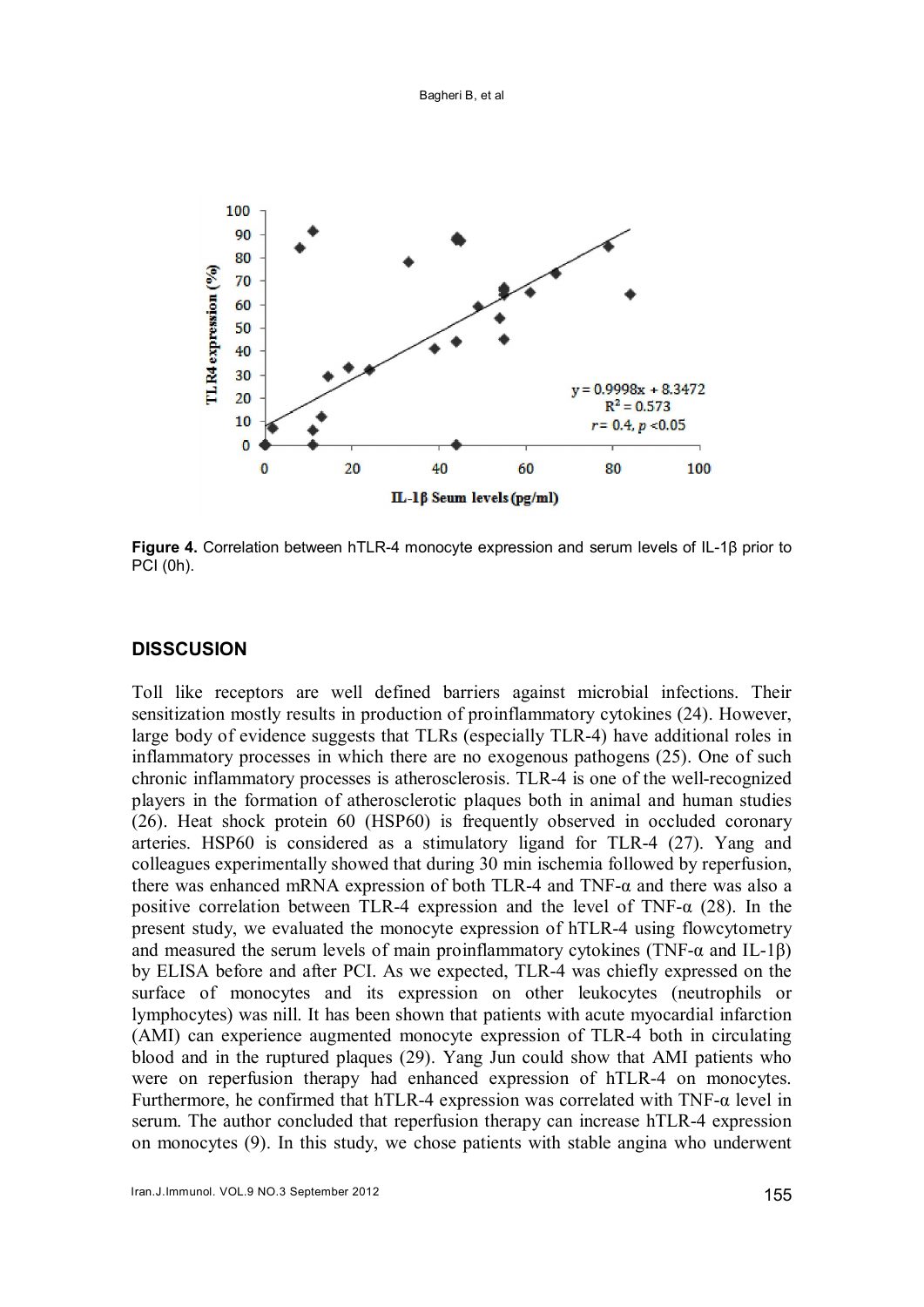PCI. We investigated monocyte expression of hTLR-4 at different time intervals. Our results showed that 2h after PCI there was a peak expression of hTLR-4. Moreover, the concentrations of TNF- $\alpha$  and IL-1 $\beta$  in plasma were also elevated after PCI. We can conclude that although hTLR-4 is involved in plaque formation and ischemia, it may have prominent roles in inflammation following PCI. Based on recent studies, we can find some documented hypotheses attributed to such an increase in the monocyte expression of hTLR-4. PCI is an invasive method that can potentially trigger inflammation and cause an increase in the expression of hTLR-4 (30). On the other hand, oxidized LDL which is abundantly seen in plaques, can up regulate hTLR-4 expression (15) and finally heparin as a drug of choice for most of PCI procedures has structural similarities with heparan sulfate, which is a documented agonist for hTLR-4 (31,32). However, heparin contribution to upregualtion of hTLR-4 is an emerging subject of debate and strong comparative clinical and experimental studies are needed to define its exact role in this setting. Several studies support the critical role of inflammation in re-stenosis after implantation of bare and drug-eluting stents (33-35). Versteeg et al (36) revealed that two hours after PCI procedure, hTLR-4 expression on and TNF- $\alpha$  level in monocytes were attenuated. In comparison to our study, they used a different method. They incubated the collected monocytes with LPS and then measured TLR-4 expression on the monocytes and the release of TNF- $\alpha$  from them. They attributed this attenuation to oxLDL paradoxical effects and nicotinic anti-inflammatory pathway of the vagus nerve which may attenuate cytokine release. They have also stated that flowcytometry showed a modest increase in intracellular TNF-α after PCI procedure. Generally, at the time of stent implantation, the overall inflammatory status is not equivalent in all patients and subsequently in all atherosclerotic plaques. In concert with several investigations, we have demonstrated that PCI causes an increase in inflammatory responses, although, we observed a modest decrease after 4 hours in hTLR-4 expression and also a decrease in the serum levels of TNF-α and IL-1β. Additionally our findings in link with other studies may partially explain the mechanism of restenosis after PCI in which inflammation plays a pivotal role. A number of studies showed that statins can regulate hTLR-4 (37,38). It should be noted that in such studies the collected monocytes were incubated with different doses of statins and a diminished expression of hTLR-4 was observed. Most of our patients were on statin therapy for a prolonged period; however, we failed to obtain any association between statins and hTLR-4 expression. In addition, we could not find any association between hTLR-4 and other routine drugs like nitroglycerin, beta blockers, aspirin, clopidogrel and calcium channel blockers. After successful PCI, related reperfusion injury is inevitable. Both reperfusion and ischemia trigger inflammation to myocardium. Several experimental evidences have proved that the beneficial effects of PCI outweigh its possible injuries during reperfusion. It can be proposed that direct hTLR-4 block or affecting its related downstream activities by novel methods may have beneficial effects for the myocardium. In this case we may encounter two challenges: first, until now two big clinical trials have been done to assess immunosuppressive therapies during heart failure and acute MI (39,40). Unfortunately both of them failed to improve clinical outcomes of the patients; therefore physicians are still unwilling to apply such therapies. Second, it is well proved that inflammation is a key contributor to arteriogenesis (41,42). Quite recently TLR-4 involvement in arteriogenesis has gained prominence (43). TLR-4 can trigger some special cascades that mainly contribute to arteriogenesis. Obviously TLR-4 as a single part of immunity system is a double-edged sword. More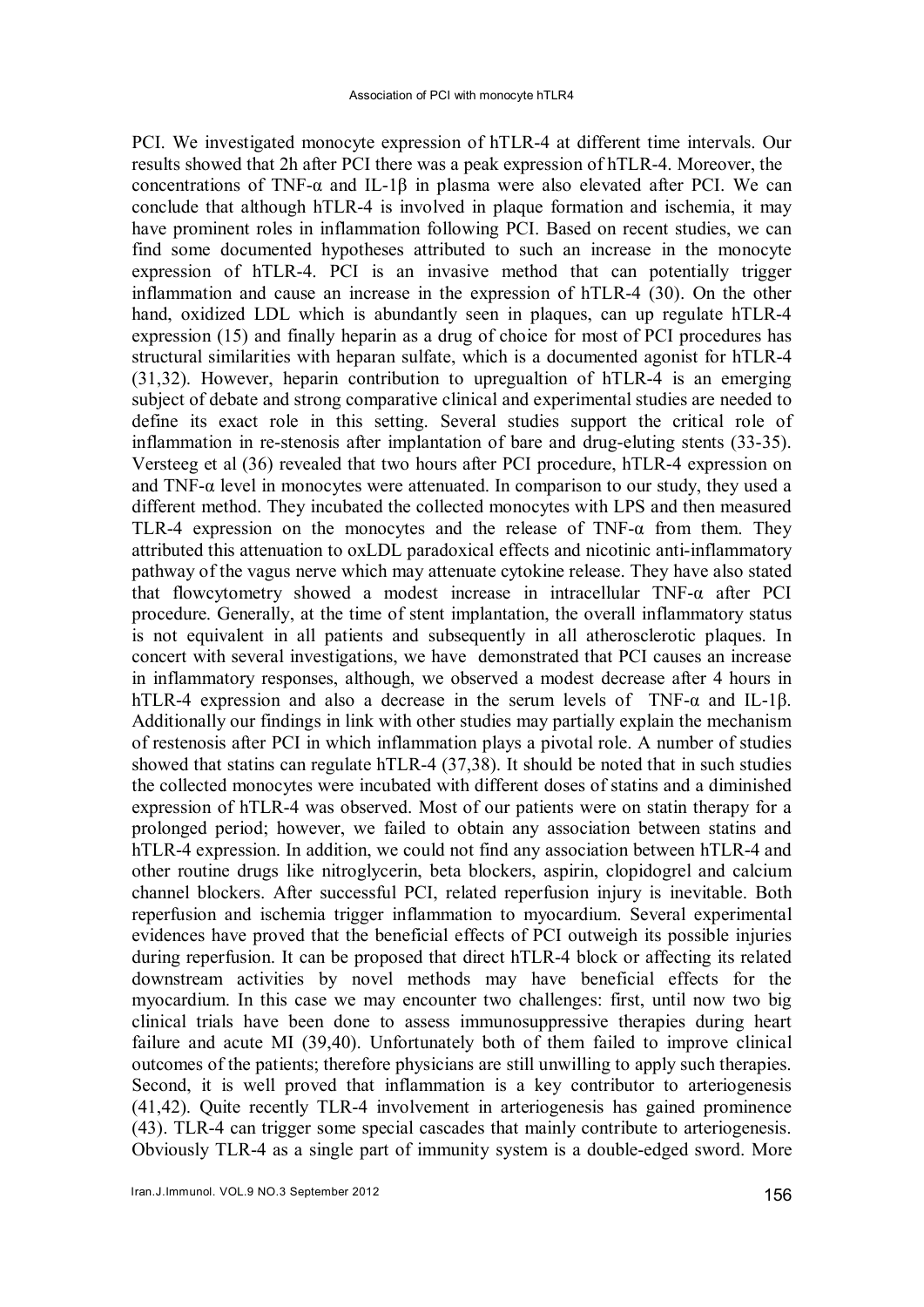#### Bagheri B, et al

and more studies are needed to provide deeper insight into TLR-4 roles in cardiovascular disorders. Our future studies will hopefully evaluate the prognostic value of TLR-4 in patients with stable angina who have undergone PCI.

## ACKNOWLGEMENT

This study was supported by a grant from the office of vice chancellor for research of Tabriz University of Medical Sciences. The authors wish to thank the staff of Shahid Madani's heart hospital for their cooperation. The authors declare that there are no conflicts of interests.

#### **REFRENCES**

- 1 Glass CK, Witztum JL. Atherosclerosis. The road ahead. Cell. 2001; 104:503-16.
- 2 Shah PK. Mechanisms of plaque vulnerability and rupture. J Am Coll Cardiol. 2003; 41:15-22.
- 3 Michelsen KS, Wong MH, Shah PK, Zhang W, Yano J, Doherty TM, et al. Lack of Toll-like r eceptor 4 or myeloid differentiationfactor 88 reduces atherosclerosis and alters plaque phenotype in mice deficient in apolipoprotein E. Proc Natl Acad Sci USA. 2004; 101:10679-84.
- 4 Stemme S, Faber B, Holm J, Wiklund O, Witztumi JL, HanssonGK. T lymphocytes from human atherosclerotic plaques recognize oxidized low density lipoprotein. Proc Natl Acad Sci USA. 1995; 92:3893-7.
- 5 Ross R. atherosclerosis-an inflammatory disease. N Eng J Med. 1999; 340:115-26.
- Takeda K, Akira S. Toll like receptors in innate immunity. Int Immunol. 2005; 17:1-14.
- 7 Takeda K, Akira S. Roles of Toll-like receptors in innate immune responses. Genes Cells. 2001; 11:733-42.
- 8 Edfeldt K, Swedenborg J, Hansson GK, Yan ZQ. Expression of Toll-Like Receptors Human Atherosclerotic Lesions: A Possible Pathway for Plaque Activation. Circulation. 2002; 105:1158-61.
- 9 Yang J, Jin LY, Ding JW, Zhou YQ, Yang J, Rui-Yang, et al. Expression of Toll-like receptor 4 on peripheral blood mononuclear cells and its effects on patients with acute myocardial infarction treated with thrombolysis. Arch Med Res.  $2010 \cdot 41.423 - 9$
- 10 Jerssmann HP. Time to abandon dogma: CD14 is expressed by non-myeloid lineage cells. Immunol Cell Biol. 2005; 83:462- 7.
- 11 Tsan MF, Gao B. Endogenous ligands of Toll-like receptors. J Leukoc Biol. 2004; 76:514-9.
- 12 Palsson-McDermott EM, O'Neill LA. Signal transduction by the lipopolysaccharide receptor, Toll-like receptor-4. Immunology. 2004; 113:153-62.
- 13 Ohashi K, Burkart V, Flohé S, Kolb H. Cutting Edge: Heat Shock Protein 60 Is a Putative Endogenous Ligand of the Toll-Like Receptor-4 Complex. J Immunol. 2000;164:558-61.
- 14 Miller YL, Viriyakosol S, Binder CJ, Feramisco JR, Kirkland TN, Witztum JL. Minimally Modified LDL Binds to CD14, Induces Macrophage Spreading via TLR4/MD-2, and Inhibits Phagocytosis of Apoptotic Cells. J Biol Chem. 2003; 278:1561-8.
- 15 Xu XH, Shah PK, Faure E, Equils O, Thomas L, Fishbein MC, et al. Toll-Like Receptor-4 Is Expressed by Macrophages in Murine and Human Lipid-Rich Atherosclerotic Plaques and Upregulated by Oxidized LDL. Circulation. 2001; 104:3103-8.
- 16 Schnare M, Barton GM, Holt AC, Takeda K, Akira S, Medzhitov R. Toll-like receptors control activation of adaptive immune responses. Nat Immunol. 2001; 2:947-50.
- 17 Frantz S, Bauersachs J. Toll-like receptors: emerging therapeutic targets for heart failure. Heart Metab. 2010; 47:19-22.
- 18 Methe H, Brunner S, Wiegand D, Nabauer M, Koglin J, Edelman ER. Enhanced T-Helper-1 Lymphocyte Activation Patterns in Acute Coronary Syndromes. J Am Coll Cardiol. 2005; 45:1939-45.
- 19 Methe H, Kim JO, Kofler S, Weis M, Nabauer M, Koglin J. Expansion of Circulating Toll-Like Receptor 4-Positive Monocytes in Patients with Acute Coronary Syndrome. Circulation. 2005; 111:2654-61.
- 20 Irwin MW, Mak S, Mann DL, Qu R, Penninger JM, Yan A, et al. Tissue expression and immunolocalization of tumor necrosis factor-α in postinfarction dysfunctional myocardium. Circulation.1999; 99:1492-8.
- 21 Patti G, Mega S, Pasceri V, Nusca A, Giorgi G, Zardi EM, et al. Interleukin-1 receptor antagonist levels correlate with extent of myocardial loss in patients with acute myocardial infarction. Clin Cardiol. 2005; 28:193-6.
- 22 Rihal CS, Raco DL, Gersh BJ, Yusuf S. Indications for coronary artery bypass surgery and percutaneous coronary intervention in chronic stable angina: review of the evidence and methodological considerations. Circulation. 2003; 108:2439-45.
- 23 Parisi AF, Folland ED, Hartigan P. A comparison of angioplasty with medical therapy in the treatment of single-vessel coronary artery disease: Veterans Affairs ACME Investigators. N Engl J Med. 1992; 326:10-6.
- 24 Imler JL, Hoffmann JA. Toll and Toll-like proteins: an ancient family of receptor signaling infection. Rev Immunogenet. 2000; 2:294-304.
- 25 Akira S. Mammalian Toll-like receptors. Curr Opin Immunol. 2003; 15:5-11.
- 26 Wick G, Knoflach M, Xu Q. Autoimmune and inflammatory mechanism in atherosclerosis. Annu Rev Immunol. 2004; 22:361-403.
- 27 Heine H, Lein E. Toll-like receptors and their function in innate and adaptive immunity. Int Arch Allergy Immunol. 2003; 130:180-92.